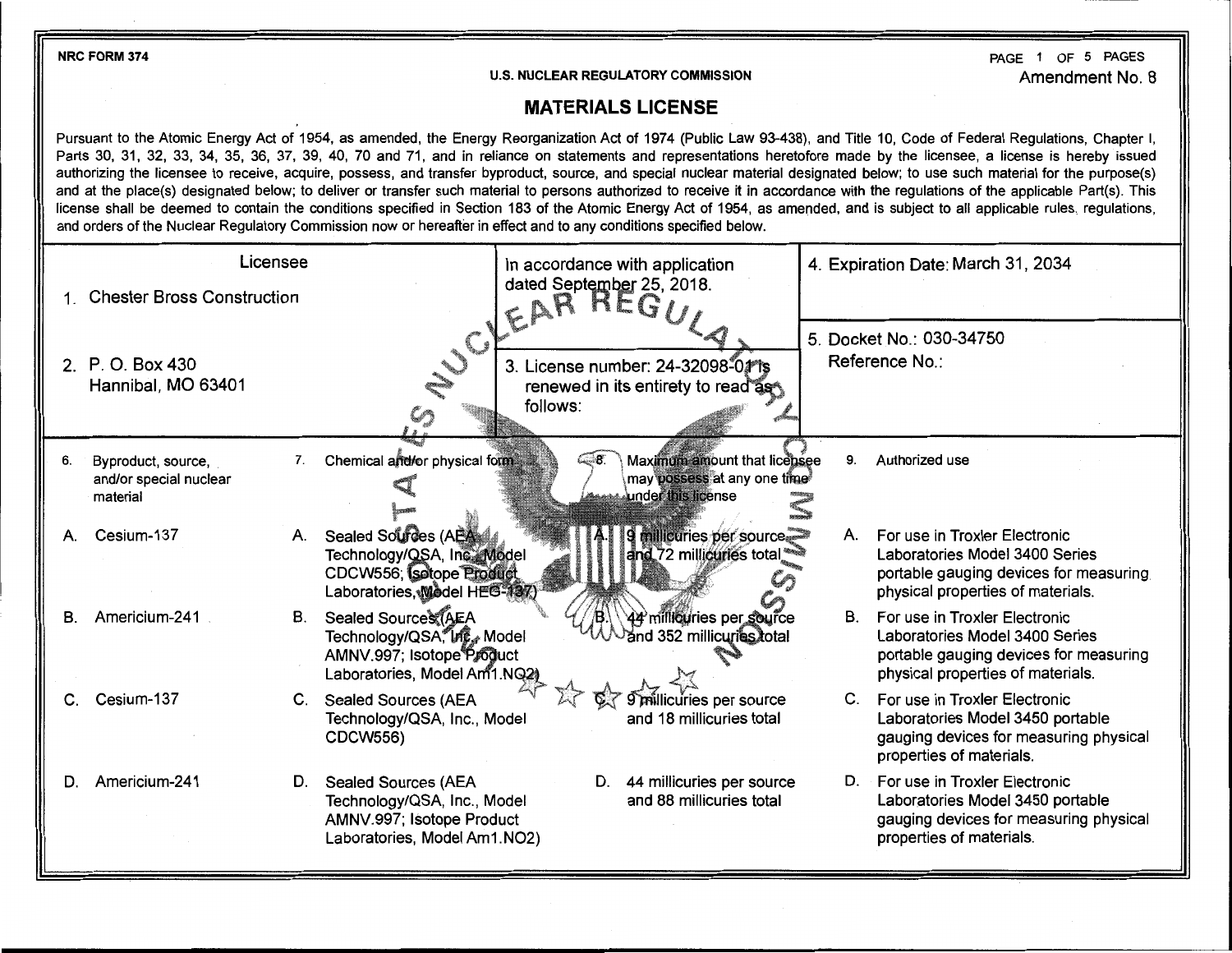|    | NRC FORM 374A                                                                                                                                                                                                                                                                                                                                                                                                                                                                                                                                                                                                                                                                                                                                                                                                                                                                                                          |                           | <b>U.S. NUCLEAR REGULATORY COMMISSION</b>                                                     |                                                            | PAGE 2 OF 5 PAGES                                           |                                                                                                                                                          |  |  |
|----|------------------------------------------------------------------------------------------------------------------------------------------------------------------------------------------------------------------------------------------------------------------------------------------------------------------------------------------------------------------------------------------------------------------------------------------------------------------------------------------------------------------------------------------------------------------------------------------------------------------------------------------------------------------------------------------------------------------------------------------------------------------------------------------------------------------------------------------------------------------------------------------------------------------------|---------------------------|-----------------------------------------------------------------------------------------------|------------------------------------------------------------|-------------------------------------------------------------|----------------------------------------------------------------------------------------------------------------------------------------------------------|--|--|
|    | <b>MATERIALS LICENSE</b><br><b>SUPPLEMENTARY SHEET</b>                                                                                                                                                                                                                                                                                                                                                                                                                                                                                                                                                                                                                                                                                                                                                                                                                                                                 |                           | License Number<br>24-32098-01                                                                 |                                                            | Docket or Reference Number<br>030-34750                     |                                                                                                                                                          |  |  |
|    |                                                                                                                                                                                                                                                                                                                                                                                                                                                                                                                                                                                                                                                                                                                                                                                                                                                                                                                        |                           | Amendment No. 8                                                                               |                                                            |                                                             |                                                                                                                                                          |  |  |
| 6. | Byproduct, source,<br>and/or special nuclear<br>material                                                                                                                                                                                                                                                                                                                                                                                                                                                                                                                                                                                                                                                                                                                                                                                                                                                               | 7.                        | Chemical and/or physical form                                                                 | 8.<br><b>Under this license</b><br>R                       | Maximum amount that licensee<br>may possess at any one time | Authorized use<br>9.                                                                                                                                     |  |  |
| Е. | Cesium-137                                                                                                                                                                                                                                                                                                                                                                                                                                                                                                                                                                                                                                                                                                                                                                                                                                                                                                             | Sealed Sources (AEA<br>Е. | CAR<br>Technology/QSA, Inc. Model<br>CDCW556; Isotope Product<br>Laboratories, Model HEG-137) | 9 millieuries per source<br>Е.<br>and 36 millicuries total |                                                             | For use in Troxler Electronic<br>E.,<br>Laboratories Model 4640-B portable<br>gauging devices for measuring physical<br>properties of materials.         |  |  |
| F. | Americium-241                                                                                                                                                                                                                                                                                                                                                                                                                                                                                                                                                                                                                                                                                                                                                                                                                                                                                                          | F.                        | Sealed Sources (Amersham<br>Corporation, Model AMNV 340)                                      | F.<br>and 600 millicuries total                            | 100 millicuries per source                                  | F.<br>For use in Troxler Electronic<br>Laboratories Models 3241 or 3241-C<br>portable gauging devices for measuring<br>physical properties of materials. |  |  |
|    | <b>CONDITIONS</b><br>10. Licensed material may be used or stored at the licensee's facilities beated at: 6811 Construction Ln., Palmyra, Missouri, 63461.<br>Licensed material may be used at temporary job sites anywhere in the United States where the U.S. Nuclear Regulatory Commission<br>maintains jurisdiction for regulating the use of licensed material jncluding areas of exclusive Federal jurisdiction within Agreement States. If<br>the jurisdiction status of a Federal facility within an Agreement State is unknown, the licensee should contact the Federal agency controlling<br>the job site in question to determine whether the proposed job site is an area of exclusive Federal jurisdiction. Authorization for use of<br>radioactive materials at job sites in Agreement States not under exclusive Federal jurisdiction shall be obtained from the appropriate state<br>regulatory agency. |                           |                                                                                               |                                                            |                                                             |                                                                                                                                                          |  |  |

- 11. The Radiation Safety Officer (RSO) for this license is Christopher Calvin Stroud, II.
- 12. Licensed material shall only be used by, or under the supervision and in the physical presence of, individuals who have received the training described in the application dated February 21, 2019. The licensee shall maintain records of individuals designated as users for 3 years following the last use of licensed material by the individual.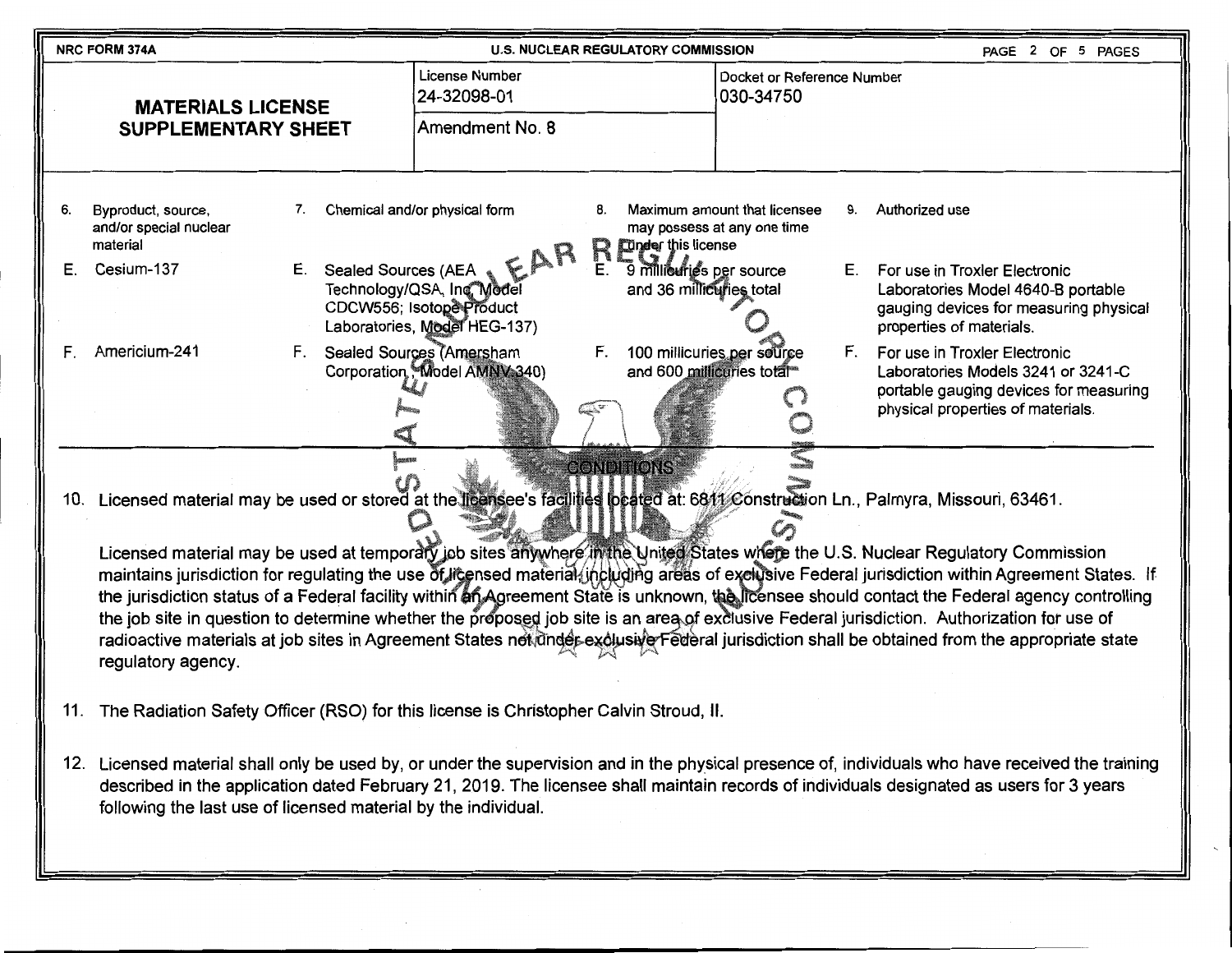| <b>NRC FORM 374A</b>       | <b>U.S. NUCLEAR REGULATORY COMMISSION</b> |                                         |  |  | PAGE 3 OF 5 PAGES |
|----------------------------|-------------------------------------------|-----------------------------------------|--|--|-------------------|
| <b>MATERIALS LICENSE</b>   | l License Number<br>24-32098-01           | Docket or Reference Number<br>030-34750 |  |  |                   |
| <b>SUPPLEMENTARY SHEET</b> | <b>Amendment No. 8</b>                    |                                         |  |  |                   |

- 13. A. Sealed sources and detector cells shall be tested for leakage and/or contamination at intervals not to exceed the intervals specified in the certificate of registration issued by the U.S. Nuclear Regulatory Commission under 10 CFR 32'.210 or by an Agreement State. In the absence of a registration certificate, sealed sources shall be tested for leakage and/or contamination at intervals not to exceed 6 months, or at such other intervals as specified.  $\mathcal{A}_{\lambda}$ 
	- B. In the absence of a certificate from a transferor indicating that a leak test has been made within the intervals specified in the certificate of registration issued by the U.S. Nuclear Regulatory Commission under 10 CFR 32.24 Dor by an Agreement State, prior to the transfer, a sealed source received from another person shall not be put into use until tested and the test results received. *lJj*
	- C. Sealed sources need not be tested何fthey are in storage)and)are not being used. Howeyer, when they are removed from storage for use or transferred to another person, and have not been tested within∖the required leak test interval, they shall be tested before use or transfer. No sealed source shall be stored for a period of more than 10 years without being tested for leakage and/or contamination. en

/i"

- D. The leak test shall be capable of detecting the presence of 185 becauerels (0:005 microcuries) of radioactive material on the test sample. If the test reveals the presence of 185 becquerels (0,005 microcuries) or more of removable contamination, a report shall be filed with the U.S. Nuclear Regulatory Commission in accordance with 10 CFR 30.50(c)(2), and the source shall be removed immediately from service and decontaminated, repaired, or disposed of in accordance with Commission regulations. -S~~,:, ;;' ', , -
- E. Analysis of leak test samples and/or contamination shall be performed by persons specifically licensed by the U.S. Nuclear Regulatory Commission or an Agreement State to perform such services. The ficensee is authorized to collect leak test samples but not perform the analysis.
- F. Records of leak test results shall be kept in units of becquerels (microcuries) and shall be maintained for 3 years.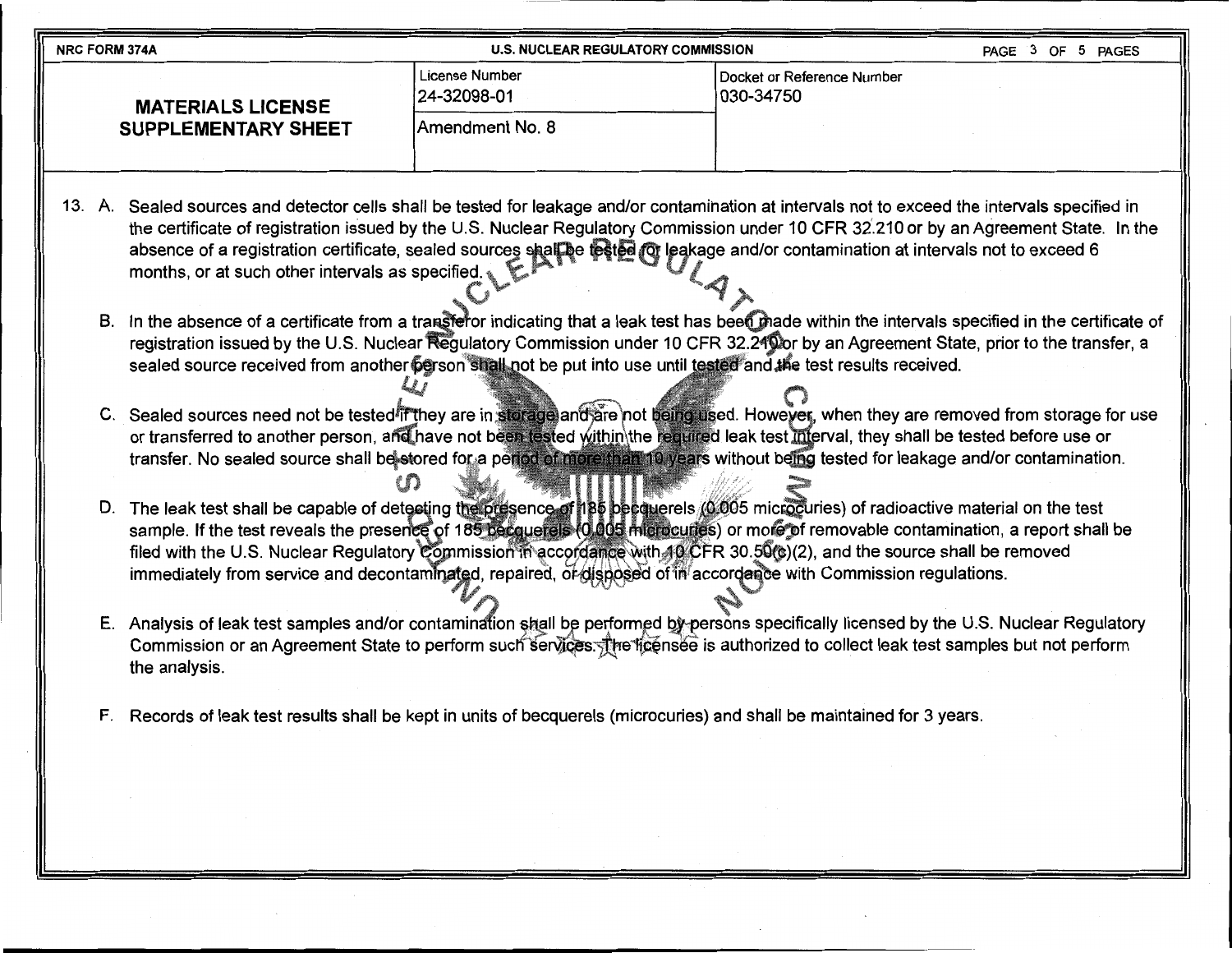| <b>NRC FORM 374A</b>       | <b>U.S. NUCLEAR REGULATORY COMMISSION</b> |                                          | 5 PAGES<br>PAGE 4 OF |
|----------------------------|-------------------------------------------|------------------------------------------|----------------------|
| <b>MATERIALS LICENSE</b>   | License Number<br>24-32098-01             | Docket or Reference Number<br> 030-34750 |                      |
| <b>SUPPLEMENTARY SHEET</b> | Amendment No. 8                           |                                          |                      |
|                            |                                           |                                          |                      |

- 14. Sealed sources or source rods containing licensed material shall not be opened or sources removed from source holders or detached from source rods by the licensee, except as specifically authorized.  $H \mathsf{E} G / I$
- 15. Except for maintaining labeling as required by 10°CFR Part 20, or Part 71, the licensee shall obtain authorization from the U.S. Nuclear Regulatory Commission before making any changes in the sealed source, device, or source-device combination that would alter the description or specifications as indicated in the respective certificate of registration issued either by the U.S. Nuclear Regulatory Commission pursuant to 10 CFR 32.210 of by an Agreement State.
- 16. The licensee shall conduct a physical inventory every 6 months, or at other intervals approved by the U.S. Nuclear Regulatory Commission, to account for all sealed sources and/or devices received and possessed under the license. Records of inventories shall be maintained for 3 years from the date of each inventory, and shall include the radionuclides, quantities, manufacturer's name and model numbers, and the date of the inventory.
- 17. Each portable nuclear gauge shall have a lock or outer locked container designed to prevent unauthorized or accidental removal of the sealed source from its shielded position. The gauge or its container must be focked when in transport or storage, or when not under the direct surveillance of an authorized user.
- 18. Any cleaning, maintenance, or repair of the gauge(s) that requires detaching the source or source rod from the gauge shall be performed only by the manufacturer or by other persons specifically licensed by the U.S. Nuclear Regulatory Commission or an Agreement State to perform such services.